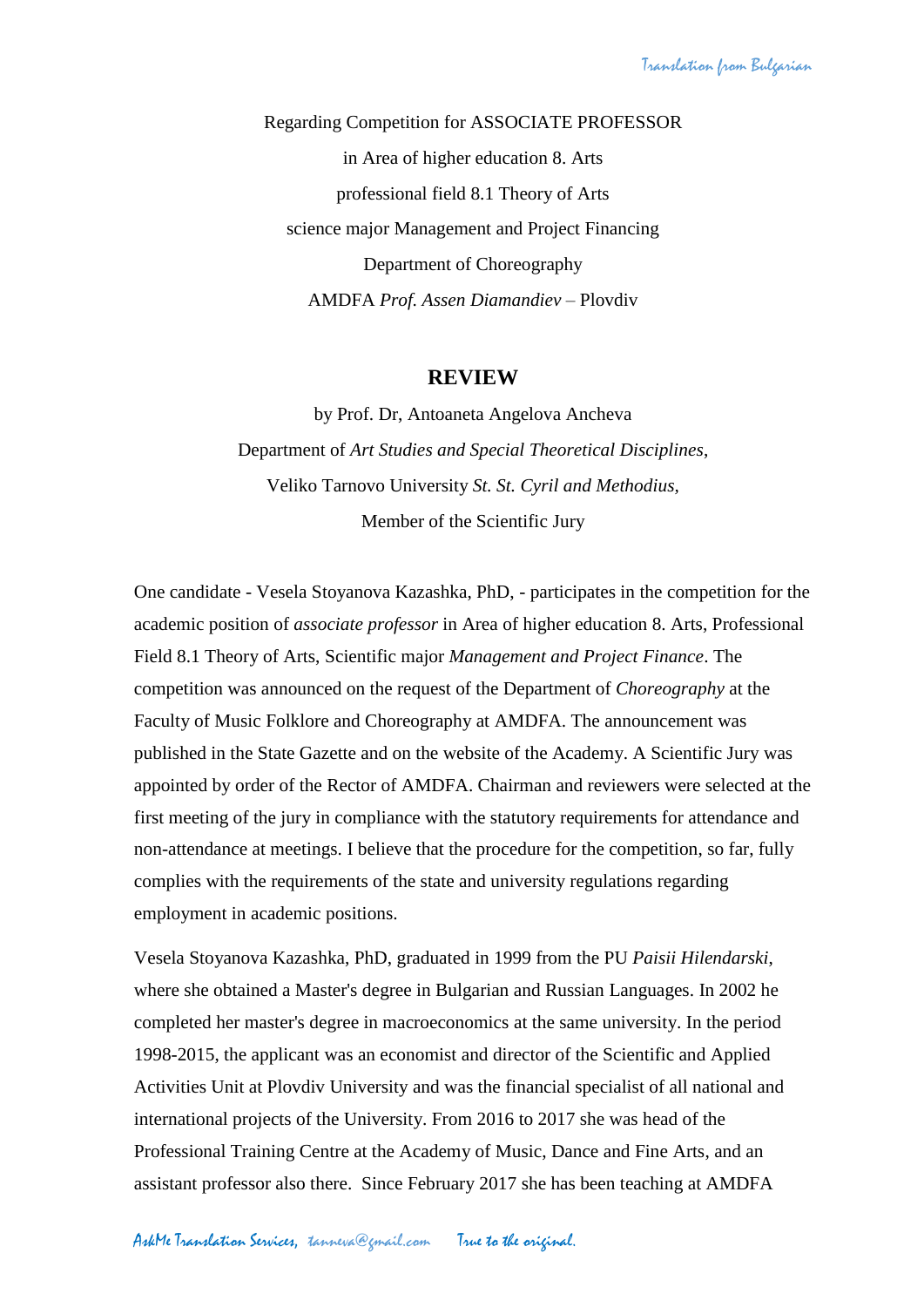*Prof. Assen Diamandiev* – Plovdiv. In the period 2011-2014 she was a PhD student in special pedagogy at Plovdiv University *Paisii Hilendarski*. In 2014, she defended her dissertation on *Positive stigmas to people with disabilities* at PU, for which she was awarded a doctorate in Area of higher education 1. Pedagogical Sciences, in Professional field 1.2 Pedagogy.

The paper and electronic format publications, submitted by the only candidate in the competition for associate professor, Vesela Kazashka, PhD, are well structured and give an opportunity to get a real idea of the candidate's achievements and qualities for acquiring the academic position of *associate professor*. Vesela Kazashka participates in the competition for the position of *associate professor* with scientific production, which includes a major work - the monograph *Plovdiv – art-organizations and their management profile*, AMDFA, 378 pages, co-authored with Assist. Prof. Vasil Kolev, PhD, and Assoc. Prof. Margarita Ruseva, PhD; each of the co-authors having 119 pages of their own according to a statement of division dated 03.12.2018. The candidate has also submitted 12 articles and reports, 4 of which are her own and the rest are co-authored. All of them are published in proceedings and editions in Bulgaria and abroad, and 3 of them are registered in *Web of Science*. The publications submitted for the competition are different from the publications with which Vesela Kazashka acquired her PhD degree. The candidate also has 8 citations.

Vesela Kazashka has participated in the implementation of five projects, two of which are international, and in two of them being a project manager. She has also managed and financially managed 11 projects, taken part in the development of 11 project proposals in their management and financial part. The candidate has developed a curriculum *Financial Management and Control*, a course she currently teaches at AMDFA.

The scientific publications submitted by Vesela Kazashka present her as a researcher whose interests cover art management, art organizations and their activities, project development and implementation, financing, cultural policies and more.

The main publication *Plovdiv - art-organizations and their management profile* is well structured in terms of formulation of the goals set, scope of the study, the main theoretical base and conclusions drawn. The presentation of the key ideas makes it possible to explore the Plovdiv-based art-organizations, their forms of management, financial and project management. The three co-authors' interest in this study is due to the fact that so far there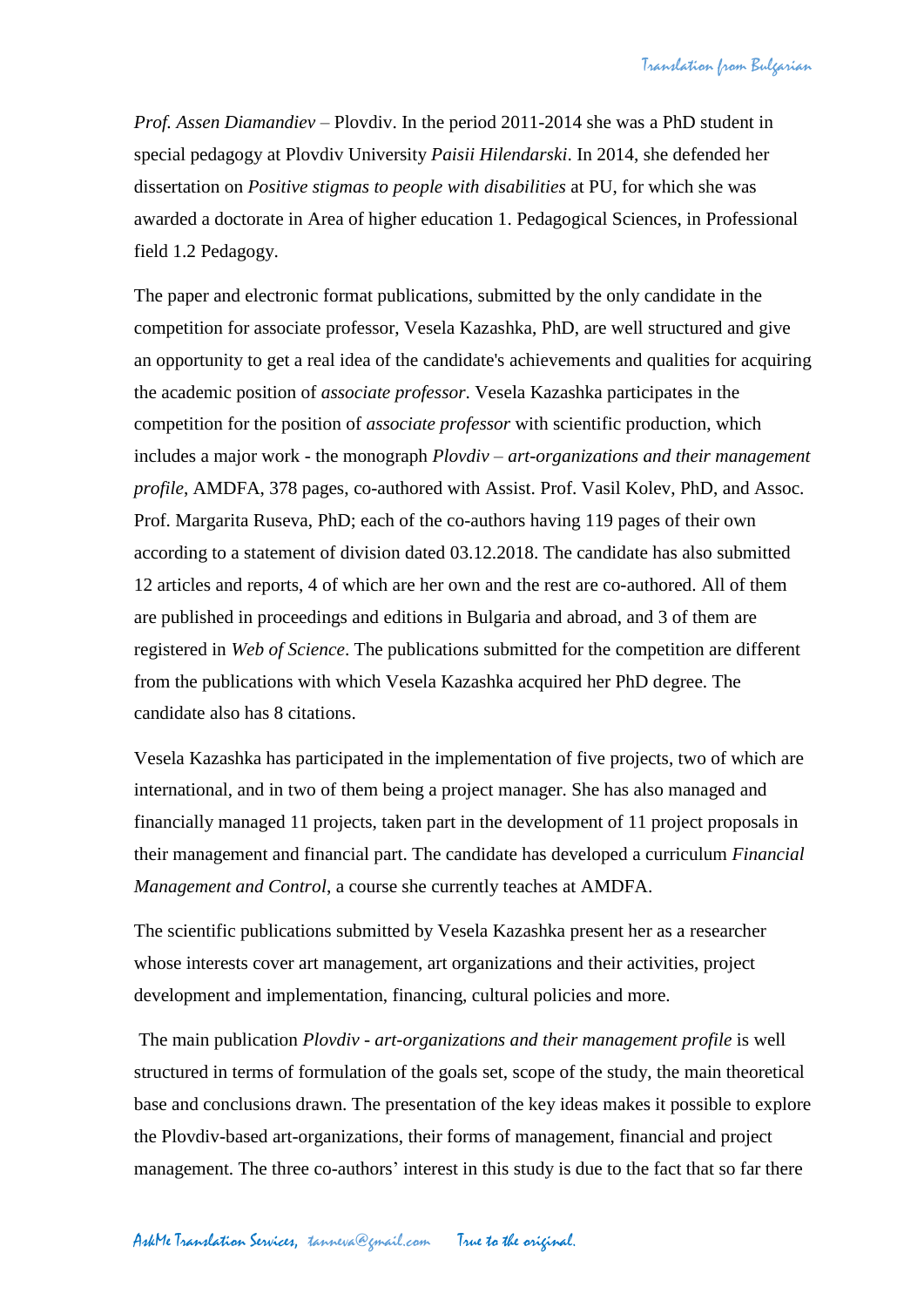is a lack of sufficient theoretical basis for the management of art-organizations in the implementation of projects, as well as the difficulties encountered in applying the mechanisms of project organization and management in cultural and creative industries.

The candidate does not only describe the different phenomena, but researches and delves into them, which is already a prerequisite for the result of her scientific studies. The publications of Vesela Kazashka, with which she applies for the competition for *associate professor*, impress by the desire for both complex approach and attention to detail in the analysis of the problems under consideration. The application of different approaches to the research is justified by the specificity of the matter and the goals set. The monograph shows the authors' attitude to the issue, provokes discussion and creative thinking, and I am convinced that it will influence further research in this direction.

The contributions of Vesela Kazashka's scientific publications, in view of both set goals and achieved results, are both theoretical and practical in character. I believe that Vesela Kazashka an example of a combination of a theoretically proficient scientist, and a proven practitioner in the field of project management, implementation and financial management of projects. She knows in depth the issues she addresses, demonstrates an ability to draw theoretical conclusions and generalisations.

The main contributory character of the habilitation thesis lies in the fact that for the first time in Bulgaria a specific toolkit for more effective financial management and control of art-organizations has been analysed, which has real-life applicability. Problems and opportunities with an emphasis on project financing are analysed, and a system of financial management and control is proposed, which is actually a kind of guidebook for managers. The system's applicability in the real sector is of particular importance. A methodological toolkit has been developed and approved, which includes an "Information card for in-depth expert interview". The latter serves for the study of the management profile of art-organizations and is applicable to research conducted both in Bulgaria and abroad. The specific management profile and peculiarities of 105 art-organizations in Plovdiv in the period 2016-2018 were analysed for the purposes of the study. The information from the results obtained is extremely useful for organizations dealing in the field of culture. And last but not least comes the practical and applied contribution of the research, which could be useful both in educating art students, and in developing regional and national policies.